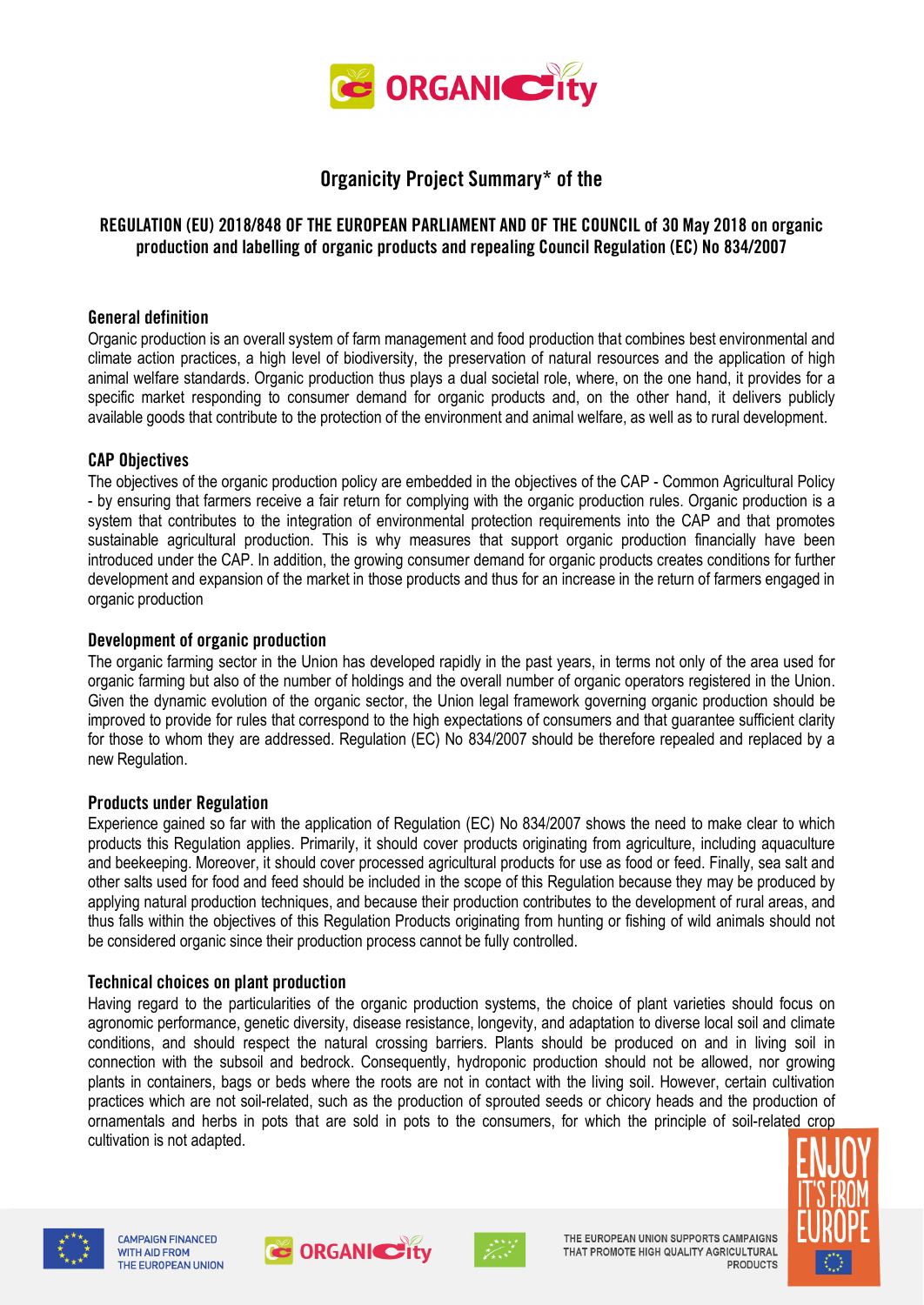

Organic plant production should involve the use of production techniques that prevent or minimize any contribution to the contamination of the environment. The use of external inputs should be restricted in organic production, certain objectives should be identified for which products and substances are often used in the production of agricultural products or processed agricultural products. Concerning soil management and fertilization, cultivation practices allowed in organic plant production should be specified and conditions should be laid down for the use of fertilizers and conditioners. The use of plant protection products should be significantly restricted. Preference should be given to measures to prevent damage by pests and weeds through techniques which do not involve the use of plant protection products, such as crop rotation. Presence of pests and weeds should be monitored to decide whether any intervention is economically and ecologically justified.

However, the use of certain plant protection products should be allowed if such techniques do not provide adequate protection and only if those plant protection products have been authorized and found to be compatible with the objectives and principles of organic production. Operators should take preventive measures at every stage of production, preparation and distribution, where appropriate, to ensure the preservation of biodiversity and soil quality, to prevent and control pests and diseases and to avoid negative effects on the environment, animal health and plant health, proportionate precautionary measures which are under their control to avoid contamination with products or substances that are not authorized for use in organic production.

Organic plant production systems need plant reproductive material which is able to adapt to disease resistance, diverse local soil and climate conditions and to the specific cultivation practices of organic agriculture contributing to the development of the organic sector. Therefore, it is important to develop organic plant reproductive material suitable for organic agriculture.

There could be benefits of using such diverse material, in particular with regard to organic production, for example to reduce the spread of diseases, to improve resilience and to increase biodiversity. Plant reproductive material that does not belong to a variety, with a high level of genetic and phenotypic diversity between individual reproductive units, should be available for use in organic production. For that reason, operators should be allowed to market plant reproductive material of organic heterogeneous material without having to comply with the requirements for registration and without having to comply with the certification categories of pre-basic, basic and certified material. It's important to have varieties suitable for organic production, taking into account the specific needs and objectives of organic agriculture such as enhanced genetic diversity, disease resistance or tolerance and adaptation to diverse local soil and climate conditions.

The use of ionising radiation, animal cloning and artificially induced polyploid animals or genetically modified organisms ('GMOs'), as well as products produced from or by GMOs, is incompatible with the concept of organic production and consumers' perception of organic products. Such use should therefore be prohibited in organic production.

# **Technical choices on animal production**

As livestock production naturally involves the management of agricultural land, where manure is used to nourish crop production, landless livestock production should be prohibited, except in the case of beekeeping

Organic animals are not always available in sufficient quantity and quality to meet the needs of farmers who wish to constitute a herd or a flock for the first time or to increase or renew their livestock. Under certain conditions, it should therefore be possible to bring non-organically raised animals to an organic production unit.

Livestock should be fed on feed materials produced in accordance with the rules of organic production, and preferably coming from the farmer's own holding, taking into account the physiological needs of the livestock. However, farmers should be given the possibility to use also in-conversion feed coming from their own holdings, under certain conditions.

Animal health management should mainly be based on the prevention of disease. In addition, specific cleaning and disinfection measures should be applied. The preventive use of chemically synthesized allopathic medicinal products, including antibiotics, should not be permitted in organic production.







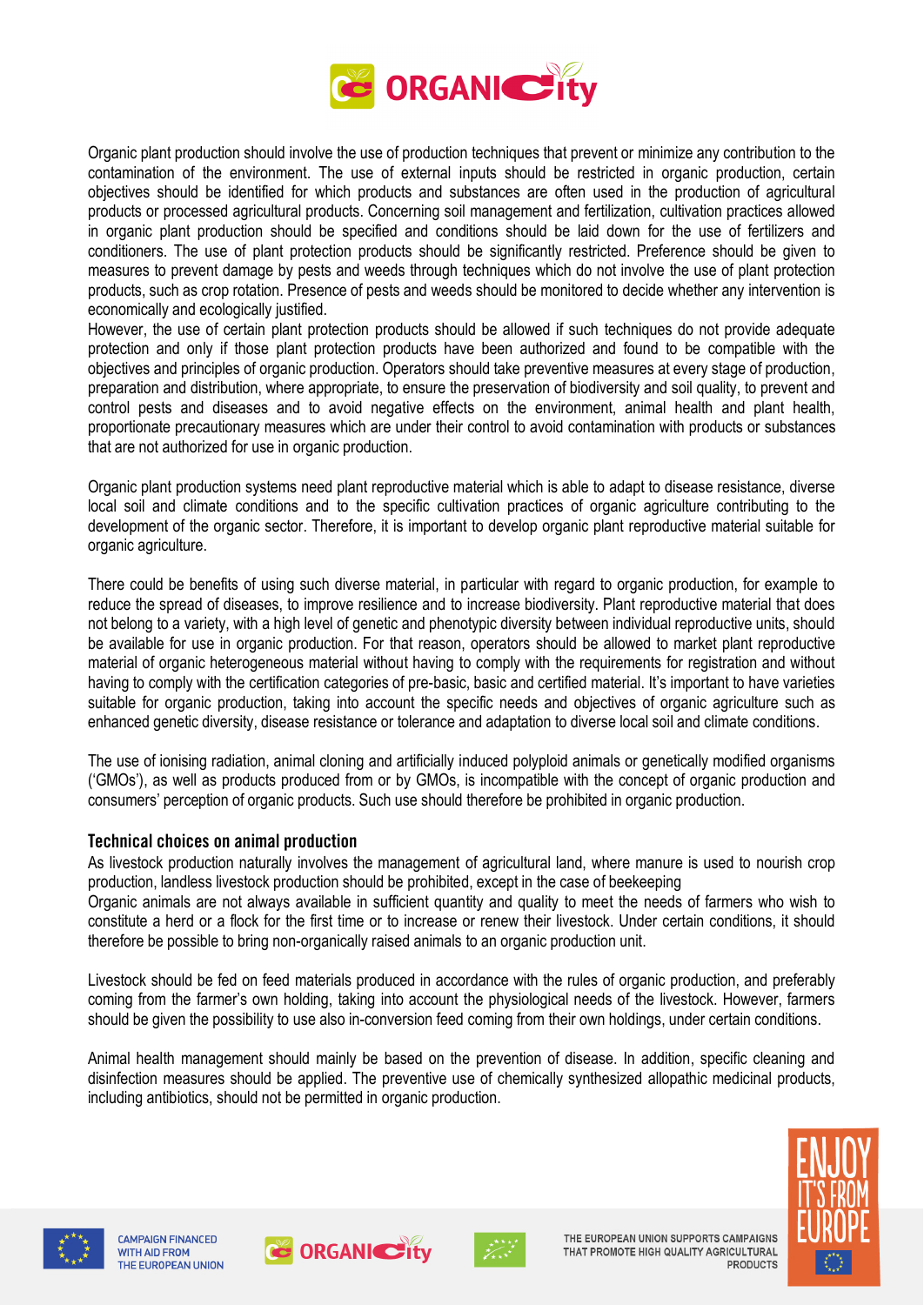

In the event of sickness or injury of an animal requiring immediate treatment, the use of such products should be limited to the minimum necessary to re-establish the well-being of the animal. In such cases, in order to guarantee the integrity of organic production for consumers, the official withdrawal period after use of such medicinal products as specified in the relevant Union legislation should be double the normal withdrawal period and have a minimum duration of 48 hours.

Organic livestock housing conditions and husbandry practices should satisfy the behavioural needs of the animals and should ensure a high level of animal welfare, livestock should have permanent access to open-air areas for exercise. Any suffering, pain or distress should be avoided, or should be kept to a minimum at all stages of the animals' lives. Tethering and mutilation, such as tail-docking for sheep, beak trimming in the first three days of life and disbudding, should only be possible under certain conditions.

Products originating from hunting or fishing of wild animals should not be considered organic since their production process cannot be fully controlled.

#### **Organic aquaculture**

Organic aquaculture is a relatively new field of organic production as compared to organic agriculture. Organic aquaculture animals for breeding or on-growing purposes are not always available in sufficient quantity and quality to meet the needs of operators that produce aquaculture animals. Under certain conditions, it should be possible to bring wild caught or non-organic aquaculture animals to an organic production unit.

#### **Organic wine**

Additional detailed production rules should be laid down specifically for organic wine. Organic wine should be produced entirely from organic raw material, and only certain products and substances authorized in accordance with this Regulation should be allowed to be added. The use of certain oenological practices, processes and treatments in the production of organic wine should be prohibited. Other practices, processes and treatments should be permitted under well-defined conditions.

# **Rules for processed food and feed**

Provisions concerning the composition of processed organic food and feed should be laid down. In particular, such food should be produced mainly from organic agricultural ingredients or from other ingredients falling within the scope of this Regulation that are organic, with the limited possibility of using certain non-organic agricultural ingredients specified in this Regulation. In addition, only certain products and substances authorised in accordance with this Regulation should be allowed for use in the production of processed organic food and feed.

#### **Common rules in UE**

Research projects have demonstrated that consumer confidence is crucial in the market for organic food. In the long run, rules that are not trustworthy can jeopardise public confidence and lead to market failure. Therefore, the sustainable development of organic production in the Union should be based on sound production rules which are harmonized at Union level and which meet operators' and consumers' expectations regarding the quality of organic products and compliance with the principles and rules laid down in this Regulation. While this Regulation should harmonize the organic production rules in the Union for all products falling within its scope and should lay down detailed production rules for different categories of products.

Exceptions from organic production rules should be provided for only in the event of catastrophic circumstances. Under certain conditions organic products, in-conversion products and non-organic products can be collected and transported simultaneously. The use in organic production of certain products or substances as active substances to be used in plant protection products, fertilizers, soil conditioners, nutrients, non-organic components of animal nutrition of various origin, feed additives, processing aids and products for cleaning and disinfection should be limited to the minimum and made subject to the specific conditions laid down in this Regulation.







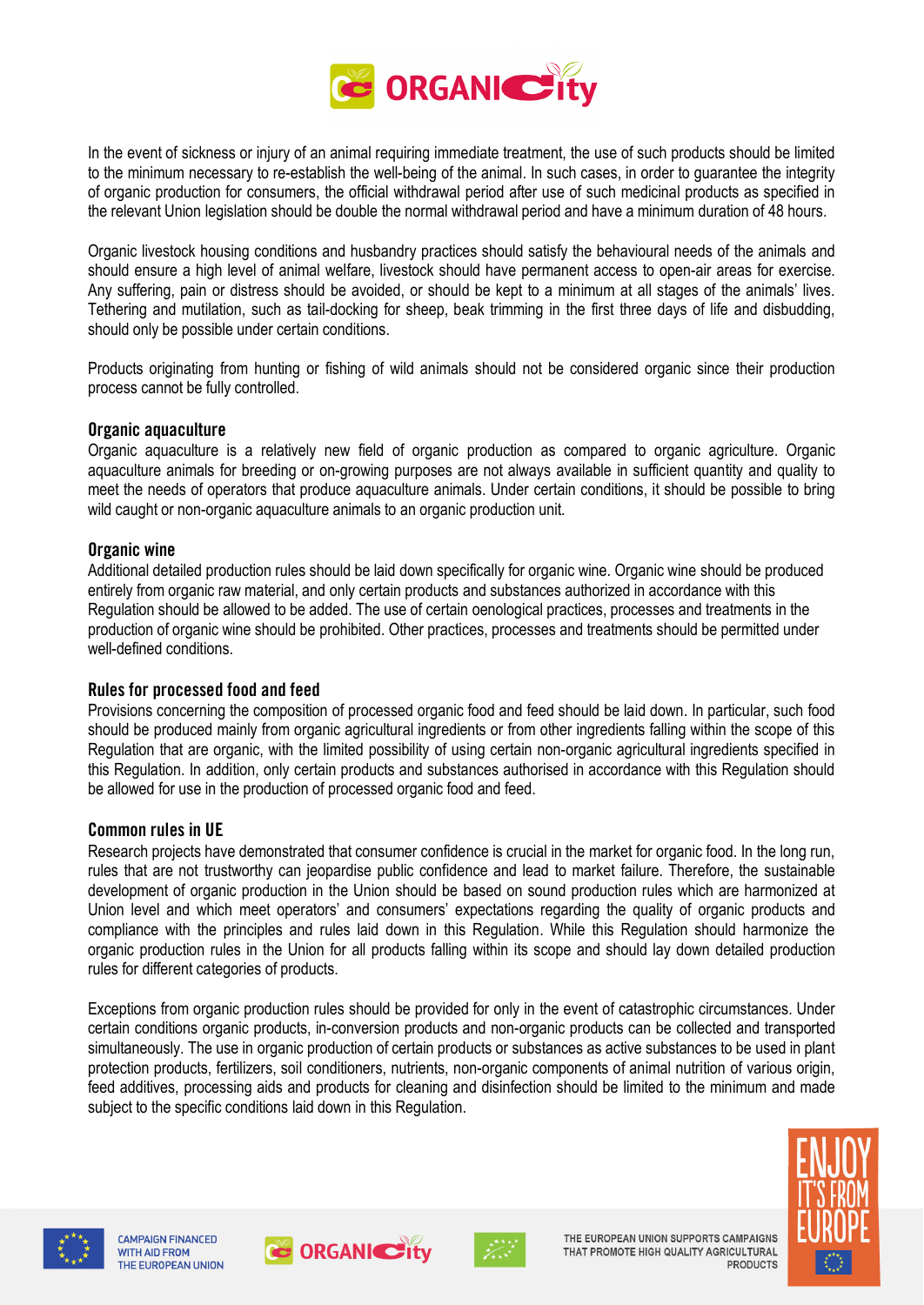

In order to foster organic production and address the need for reliable data, information and data on the availability on the market for organic and in-conversion plant reproductive material, for organic animals and for organic aquaculture juveniles needs to be collected and disseminated to farmers and operators. For that purpose, Member States should ensure that regularly updated databases and systems with such information are established on their territories. It is necessary that operators inform competent authorities, or, where appropriate, control authorities or control bodies, of cases of suspicion of non-compliance with this Regulation.

#### **Conversion period**

The risk of non-compliance with organic production rules is considered higher in agricultural holdings which include units that are not managed under those rules. Holdings including both units managed under organic production rules and units managed under non-organic production rules should be allowed under certain conditions, including in particular the condition of clear and effective separation between organic, in-conversion and non-organic production units and between the products produced by those units. When the entire holding or parts of the holding are intended to produce organic products, they should be subject to a conversion period during which they are managed under organic production rules, but cannot produce organic products. Products produced during the conversion period should not be placed on the market as organic products. To avoid the risk of confusing and misleading consumers, those products also should not be marketed as in-conversion products.

# **In case of non-compliance suspicion**

Operators should inform competent authorities where they are in position to substantiate a suspicion of non-compliance or where they cannot eliminate such a suspicion. In such cases, the products concerned should not be placed on the market as organic or in-conversion products for as long as the suspicion cannot be eliminated. Operators should cooperate with the competent authorities, and, where appropriate, with the control authorities or control bodies, in identifying and verifying the reasons for such non-compliance. In the specific case of suspicion of non-compliance due to the presence of non-authorized products or substances, the investigation should determine the source and the cause of the presence of such products or substances, in order to ensure that operators comply with the requirements for organic production and, in particular, have not used products or substances that are not authorized for use in organic production, and to ensure that those operators have taken proportionate and appropriate precautionary measures to avoid the contamination of organic production with such products and substances.

Such investigations should be proportionate to the suspected non-compliance, and therefore should be completed as soon as possible within a reasonable period, taking into account the durability of the product and the complexity of the case. The occurrence of the presence of products or substances that are not authorized for use in organic production in products that are marketed as organic or in-conversion products, as well as the measures taken in that respect, should be subject to further observation by Member States and the Commission.

#### **Labelling of organic products**

The labelling of agricultural products and foodstuffs should be subject to the general rules laid down in Regulation (EU) No 1169/2011 of the European Parliament and of the Council, and in particular to the provisions aimed at preventing labelling that might confuse or mislead consumers. In addition, specific provisions relating to the labelling of organic and in-conversion products should be laid down in this Regulation. They should protect both the interests of operators in having their products correctly identified on the market and in enjoying conditions of fair competition, and the interests of consumers. The terms used to indicate organic products should be protected throughout the Union against their use in the labelling of non-organic products, independently of the language used.

Processed food and feed should be labelled as organic only where all or almost all of the ingredients of agricultural origin are organic. In order to create clarity for consumers throughout the Union market, the use of the organic production logo of the European Union should be obligatory for all organic prepacked food produced within the Union.